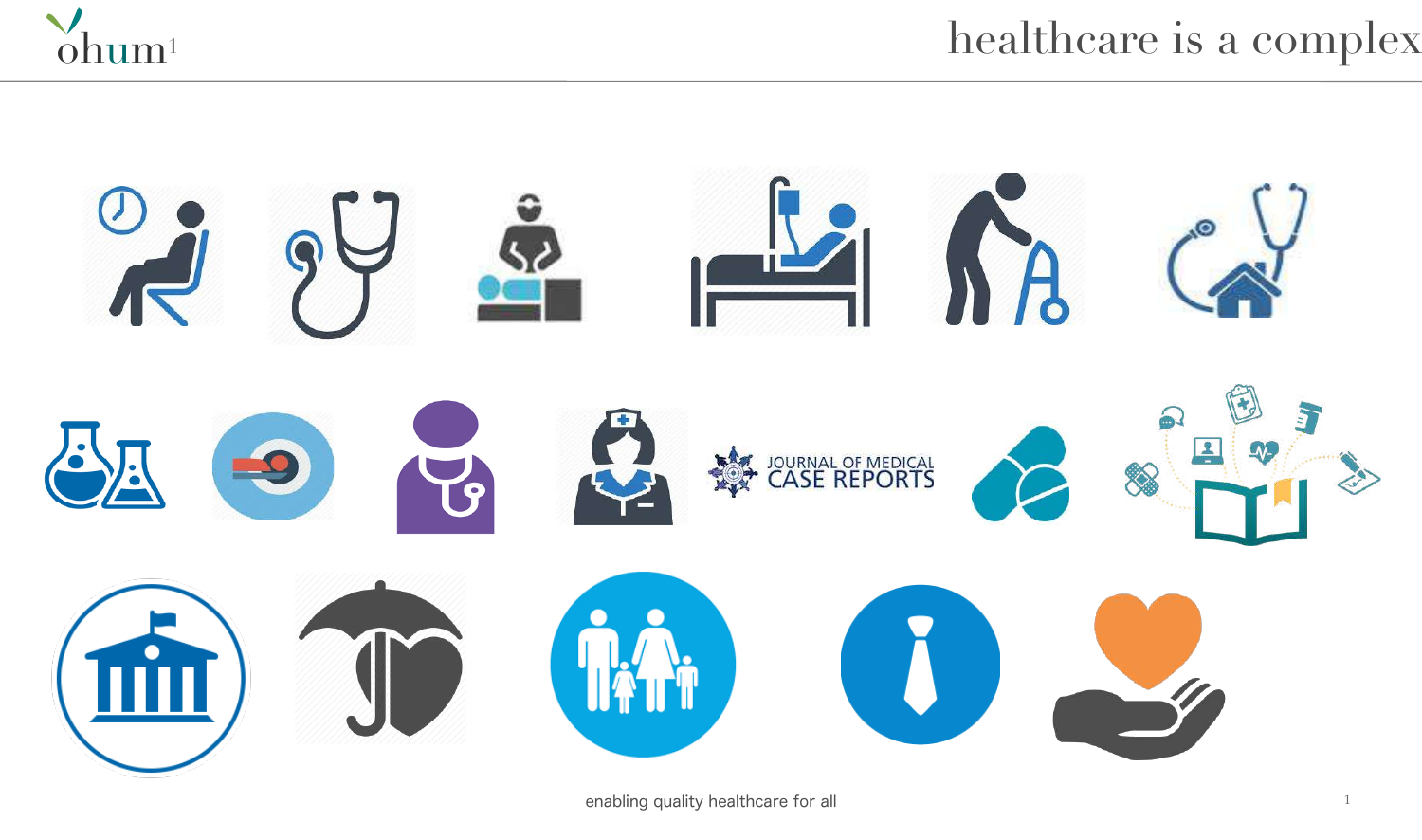

It is a variability game

#### 600 bed hospital over 7 years



150 doctors 600 Nurses 210,000 admissions 2,100,000 OP visits

1,200,000 lab tests 450,000 images 8,000,000 drug orders 120,000 procedures 229,500 empty bed days

Greater the volumes, the more likely the variability. The way to improve average quality is by **reducing the variability**, AND shifting the curve to **higher minimal performance**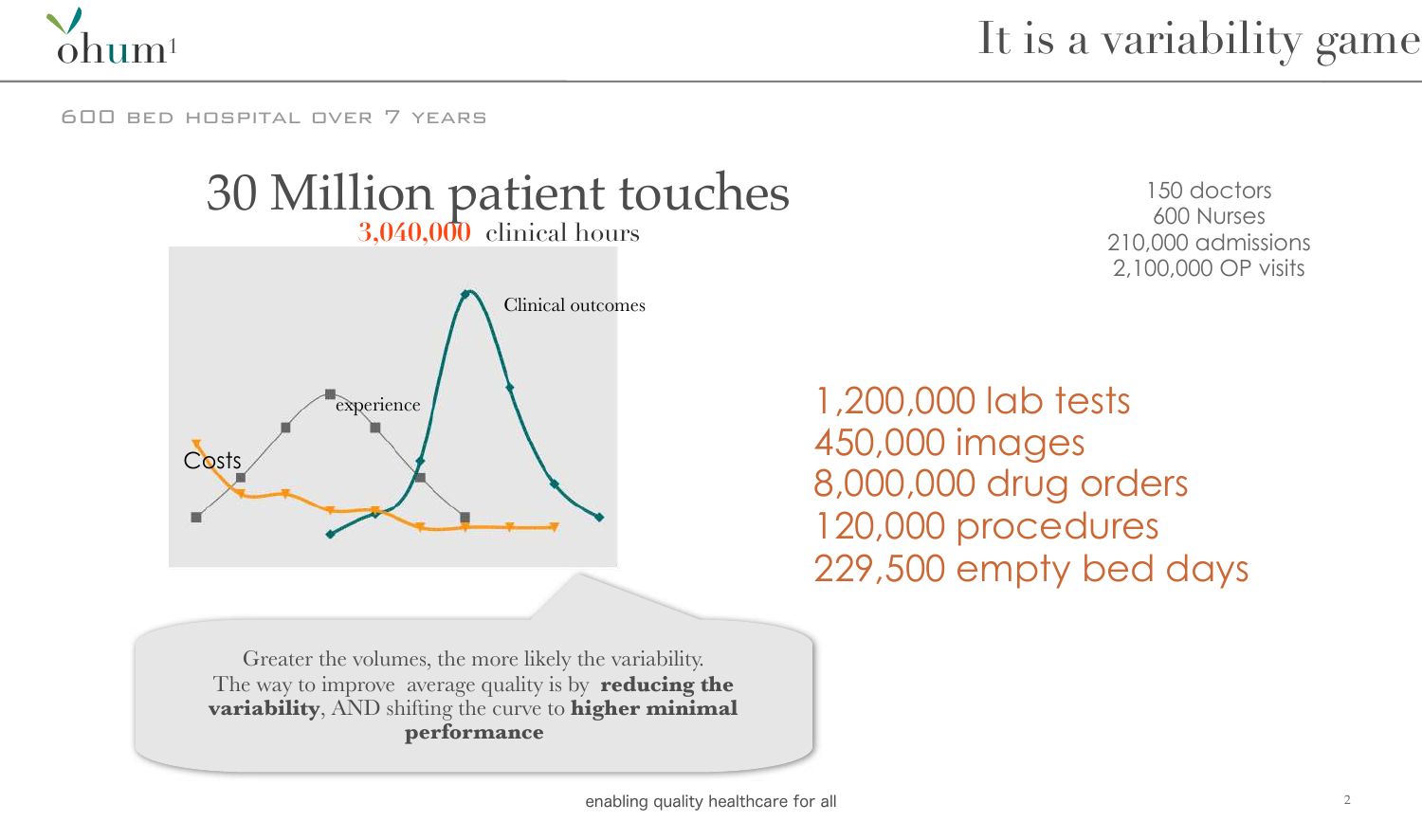

## Variability makes it prone to error

### It's like 2 Boeing 747's crashing **EVERY DAY**





98,000 - 140,000 Avoidable deaths per year

Institute of Medicine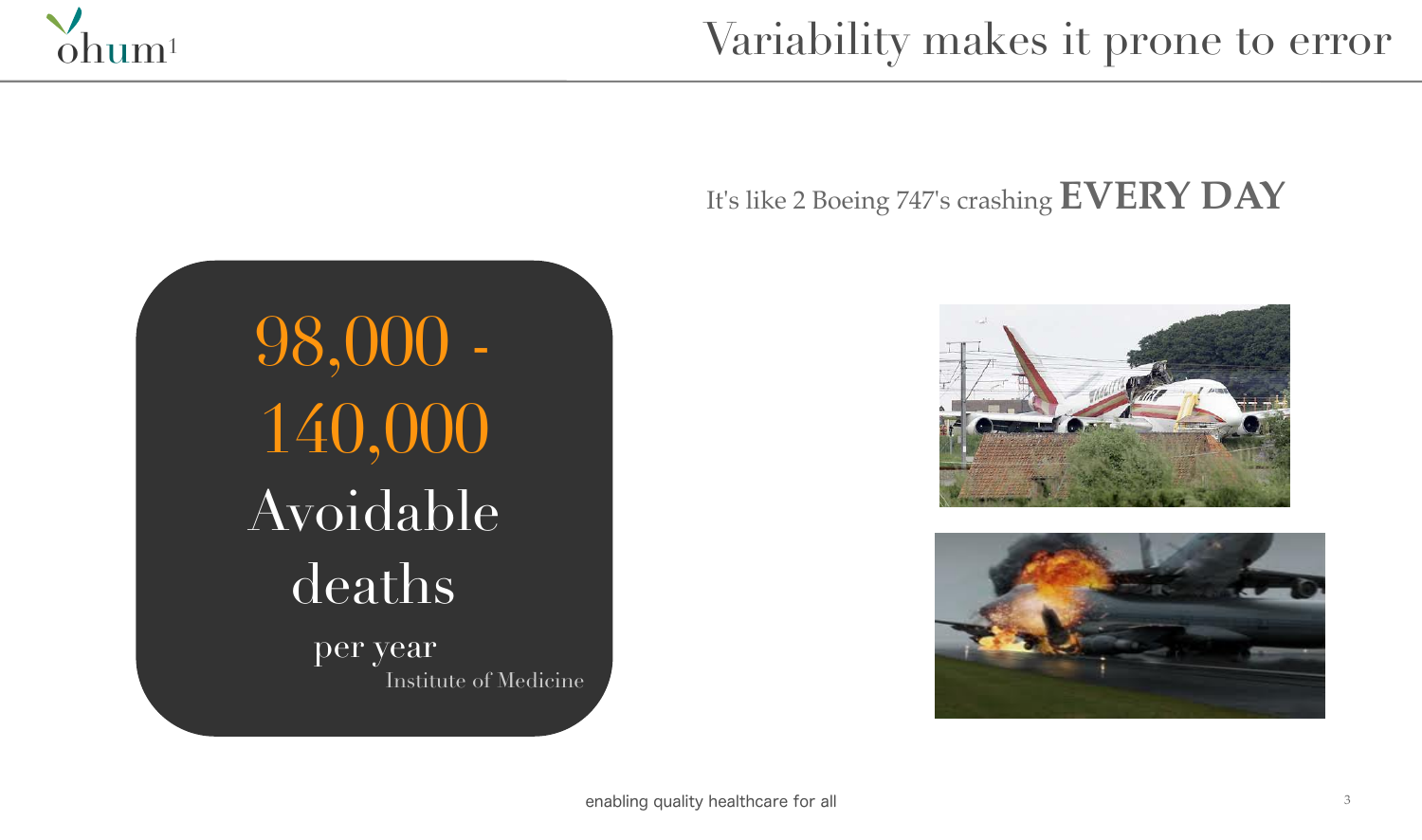

**ACCULOCY** 

accuracy

Errors in a system

600 bed hospital over 7 years

### 30 Million patient touches **3,040,000** clinical hours



### # errors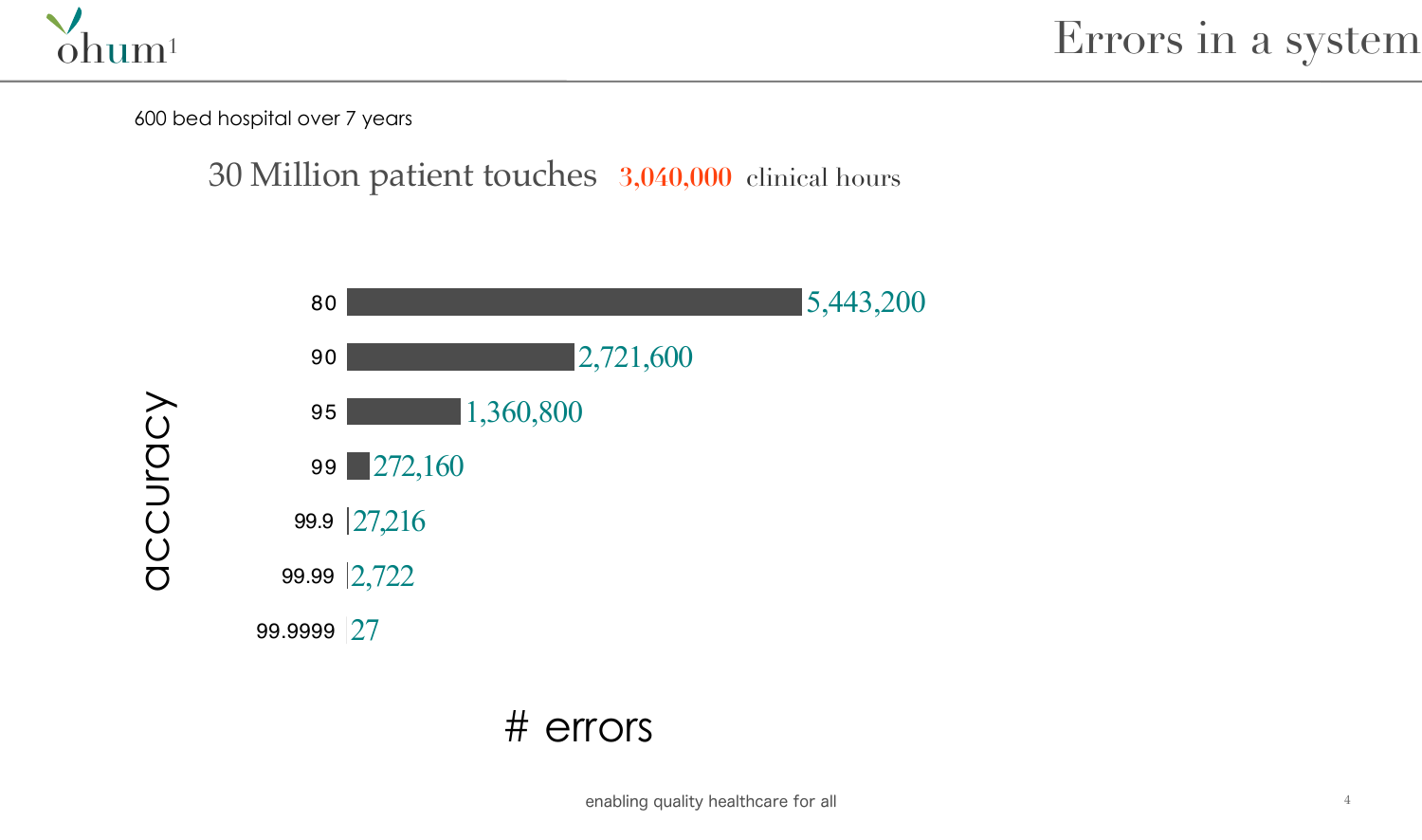

# Nabh defines quality healthcare as